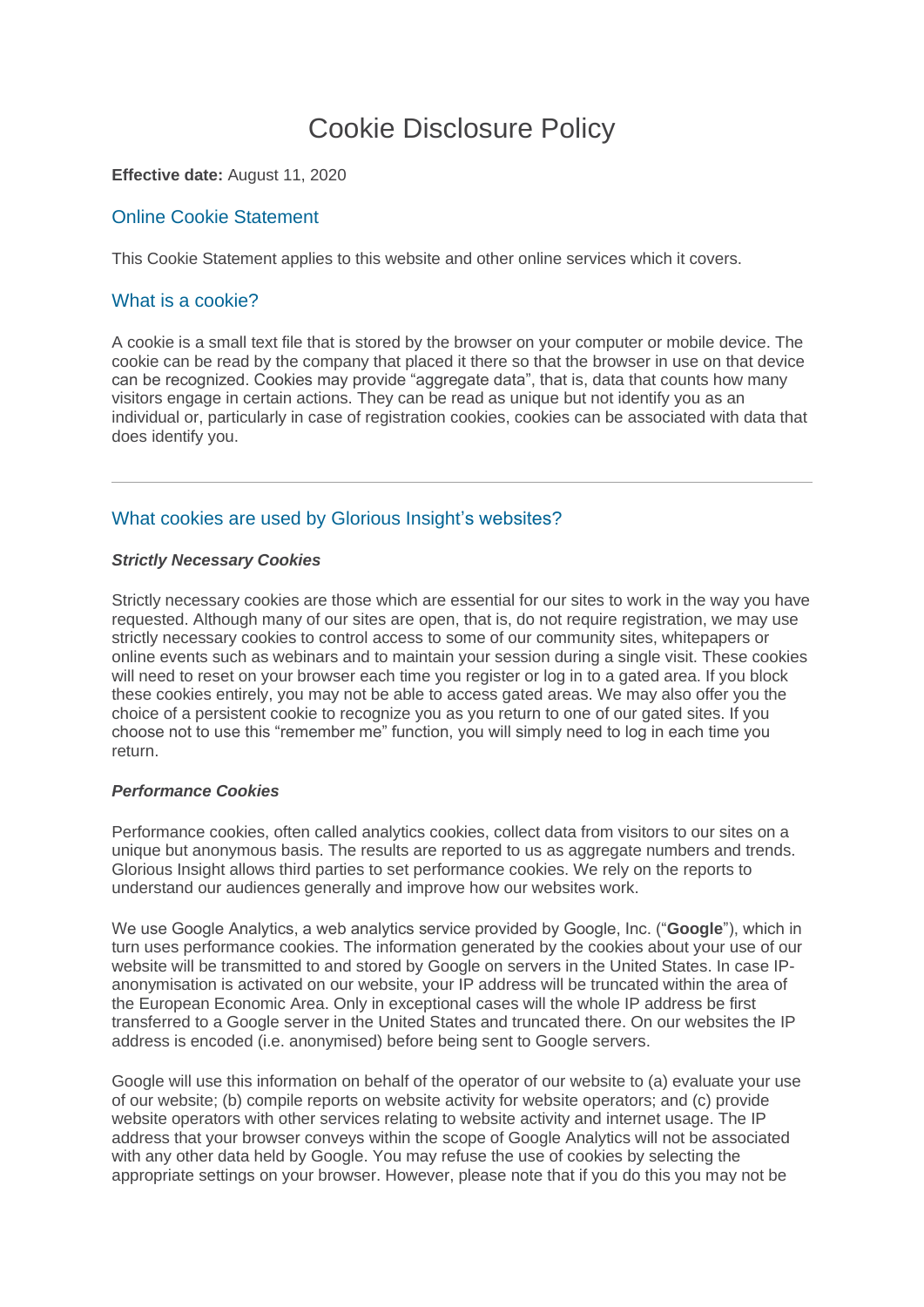able to use the full functionality of our website. You can also opt-out from being tracked by Google Analytics by downloading and installing Google Analytics' Opt-out Browser Add-On for your current web browser: [http://tools.google.com/dlpage/gaoptout?hl=en.](http://tools.google.com/dlpage/gaoptout?hl=en)

## *Functionality Cookies*

We may use site performance cookies to remember your preferences for operational settings on our websites so that you do not have to re-set the preferences every time you visit. For example, the cookie may recognize optimum video streaming speeds or volume settings, or the order in which you look at comments to a posting on one of our forums. These cookies do not identify you as an individual and we don't associate the resulting information with a cookie that does.

### *Social Media Cookies*

If you use social media or other third-party credentials to log in to our sites, that third party organization may set a cookie that allows that organization to recognize you. The third-party organization may use that cookie for its own purposes. The organization may also show you ads and content from us when you visit its websites or use its applications.

Also, if you use a social media-sharing button or widget on one of our sites, the social network that created the button will record your action for its own purposes.

Please look to each social media organization's privacy and data protection policy to understand (a) its use of cookies; (b) how it tracks you from our sites; and (c) how to control such cookies and buttons.

## *Targeting/Advertising Cookies*

We use tracking and targeting cookies or ask other companies to do so on our behalf to send you emails and show you online advertising that meets your business and professional interests. If you have registered for our websites or submitted information through an online form on one of our websites, we may tailor our emails to you to reflect the interests you have shown during your visits.

We ask third party advertising platforms and technology companies to show you our ads after you leave our sites. This is known as 'retargeting technology'. This technology allows us to make our website services more interesting for you. Retargeting cookies are used to record anonymized movement patterns on a website. These patterns are used to tailor banner advertisements to your interests. The data used for retargeting is completely anonymous and is only used for statistical analysis. No personal data is stored, and the use of retargeting technology is subject to the applicable statutory data protection regulations.

We also work with companies to reach people who have not visited our sites. These companies do not identify you as an individual but instead rely on a variety of other data to show you advertisements, for example, behaviour across websites, information about individual devices and, in some cases, IP addresses.

### *Third Party Websites' Cookies*

Third party cookies are cookies set by someone other than the website owner for purposes such as collecting information on user behaviour, demographics, or personalized marketing. When using our website, you may encounter embedded content, such as YouTube videos. These websites and embedded content may use their own cookies. We do not have control over the placement of cookies by other websites, even if you are directed to them from our website.